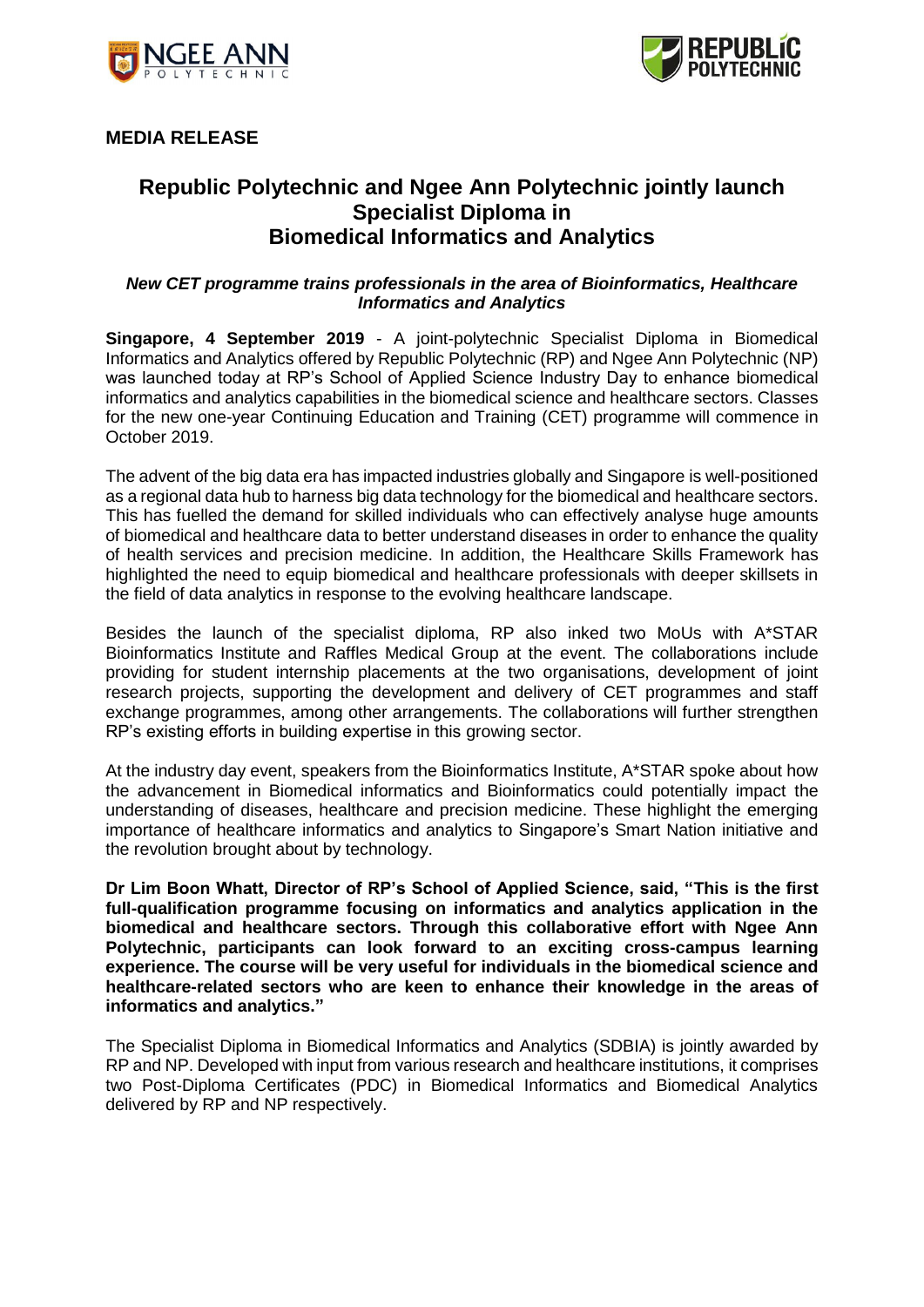



**"Big data and digital platforms are radically transforming the healthcare and biomedical sciences. The SDBIA will provide an exciting and innovative launch pad for healthcare and biomedical science professionals to meet these challenges. SDBIA graduates will be equipped with the skills in data analytics, bioinformatics, coding and machine learning needed in drug development, clinical trials, precision medicine, patient management, and disease monitoring and diagnoses. Graduates will be well-placed to play a critical role in the digital transformation of Singapore's healthcare and biomedical science sectors," said Ms Tan Suat Peng, Director of NP's School of Life Sciences & Chemical Technology.**

#### **Graduate Outcomes**

Graduates of this programme will be equipped with the necessary skills and knowledge to pursue a career in the biomedical informatics and data analytics industries such as:

- Data analyst/scientist
- Application Specialist
- Bioinformatician
- Medical Informatics Officer
- Health Informatician
- Electronic Medical Records Specialist

Enrolment is now open. For more information on the programme, please refer to the Annex and [https://www.rp.edu.sg/ace/course-summary/Detail/specialist-diploma-in-biomedical](https://www.rp.edu.sg/ace/course-summary/Detail/specialist-diploma-in-biomedical-informatics-and-analytics)[informatics-and-analytics](https://www.rp.edu.sg/ace/course-summary/Detail/specialist-diploma-in-biomedical-informatics-and-analytics)

- End -

## **About Republic Polytechnic**

The first educational institution in Singapore to leverage the Problem-based Learning approach for all its diploma programmes, Republic Polytechnic (RP) has seven schools and one academic centre offering 37 full-time diplomas in Applied Science, Engineering, Management and Communication, Hospitality, Infocomm, Sports, Health & Leisure, and Technology for the Arts.

RP is committed to nurturing professionals with strong problem-solving capabilities through an innovative and entrepreneurial learning environment, based on a holistic and industry-relevant curriculum. RP's Academy for Continuing Education also offers a comprehensive suite of lifelong learning programmes to provide adult learners with skills upgrading opportunities.

For more information, visit [http://www.rp.edu.sg](http://www.rp.edu.sg/)

#### **Media Release issued by:**

**Republic Polytechnic Office of Corporate Communications** Patrick Seng / Julian Soh +65 9767 6701 / +65 9018 0719 [patrick\\_seng@rp.edu.sg/](mailto:patrick_seng@rp.edu.sg) [julian\\_soh@rp.edu.sg](mailto:julian_soh@rp.edu.sg)